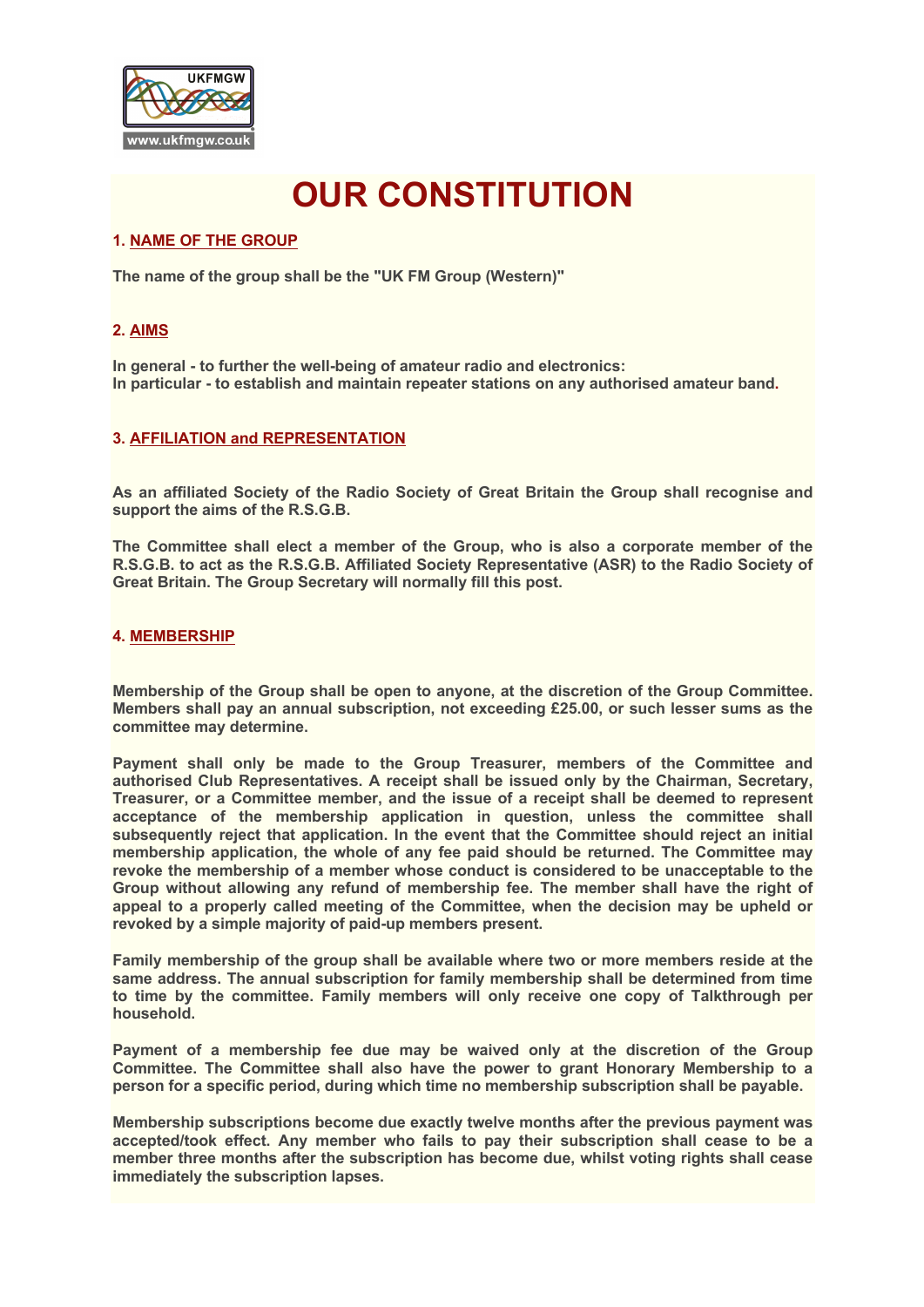

## **5a. PRESIDENT**

**The Group Committee shall be responsible for nominating a President of the Group for the approval of the members at the Annual General Meeting who shall serve this office for a period to be determined by the Group Committee.**

## **5b. COMMITTEE**

**The Committee in whom the Group's property shall and assets be vested shall administer the affairs of the Group.**

**Paid-up members attending the Annual General Meeting of the Group, which shall normally be held in September, shall elect the following members of the Committee annually:-**

> **Chairman, Secretary, Treasurer, and up to five members.**

**No one under the age of 18 years shall be eligible to serve on the Committee. Those elected must be paid-up members of the Group and shall take office immediately the election of the new Committee has been completed. A quorum for the purposes of committee meetings shall be four members.**

**The Committee may co-opt up to three members, and may if it so desires invite a representative from each repeater that is licenced and not represented by a Committee member at the A.G.M., to attend as an ex-officio member of the Committee.**

**The Committee shall be wholly responsible for the running of the Group and shall meet at least four times a year and preferably more frequently.**

#### **6. ACCOUNTS**

**Payments shall only be made out of Group funds by members of the Committee as follows:- (i) All cheques are to be signed by any two of the Chairman, Secretary and Treasurer. (ii) The Treasurer may pay out cash up to the sum of £25.00. The Group Committee shall ensure that the Treasurer keeps proper accounts of all money belonging to the Group, that two members of the Group, not on the Committee, audit such accounts and that a statement is presented to the Annual General Meeting of the Group. The Group shall be a non-profit making organisation.**

#### **7. GENERAL MEETING**

**A General Meeting of the Group shall be held annually, notice of the date being given direct to members or announced in the journal of the R.S.G.B., "Radio Communication" by the secretary at least one month before the meeting in question. Alternatively notification may be given by the secretary via the R.S.G.B. News Bulletin service at least seven days before the meeting.**

**An Extraordinary General Meeting may be convened at anytime by the Committee - notification being given as for the A.G.M, and shall also be convened by them on receipt of a request signed by at least one fifth of the paid-up membership. A quorum for the purpose of General Meetings shall be one sixth of the membership or fifteen paid-up members, whichever is the smaller.**